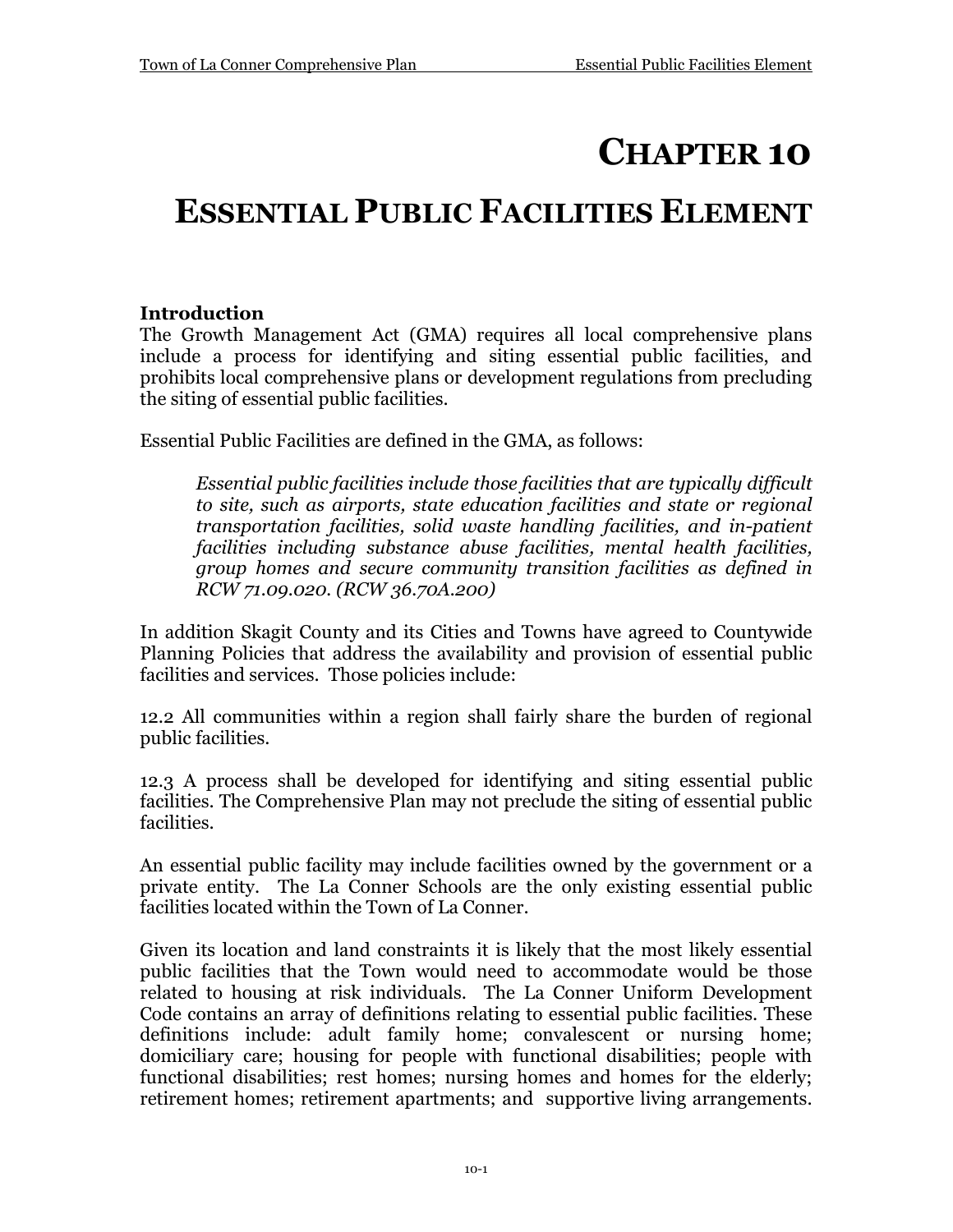As a community, the Town recognizes the need to address problems or specials needs generated within our community.

Housing for at risk people groups as described above can be placed into the following three categories:

- *Secure Community Transition Facility*: A residential facility for persons civilly committed and conditionally released to a less restrictive alternative under RCW 71.09. A Secure Transition Facility has supervision and security, and either provides or ensures the provision of sex offender treatment services. These facilities include, but are not limited to, the facilities established pursuant to RCW 71.90.250 and any community based facilities established under RCW 71.09 and operated by DSHS or under contract to DSHS.
- *Community Residential Facility*: Any dwelling licensed, certified or authorized by State, Federal or local authorities as a residence for children or adults with physical; developmental or mental disabilities; dependent children or elderly individuals in need of supervision, support and/or independent living training; domestic violence shelters, and rape relief shelters. Does not include halfway houses, or secure community transition facilities.
- *Community Treatment Facility*: Any dwelling or building licensed, certified or authorized by State, Federal or local authorities as a residence and treatment facility for children or adults with mental disabilities, alcoholism or drug abuse problems, needing a supervised living arrangement and rehabilitation services on a short-term or long-term basis. Does not include detoxification centers, halfway houses, crisis residential centers or secure community transition facilities.

A fourth category covers other typical essential public facilities that each community needs to include in order to function in an orderly manner.

 *Public Service Facility*: Any building or infrastructure essential to government services provided by the Town of La Conner to the public (i.e. schools, police and fire service). This does not include facilities within the public right-of-ways.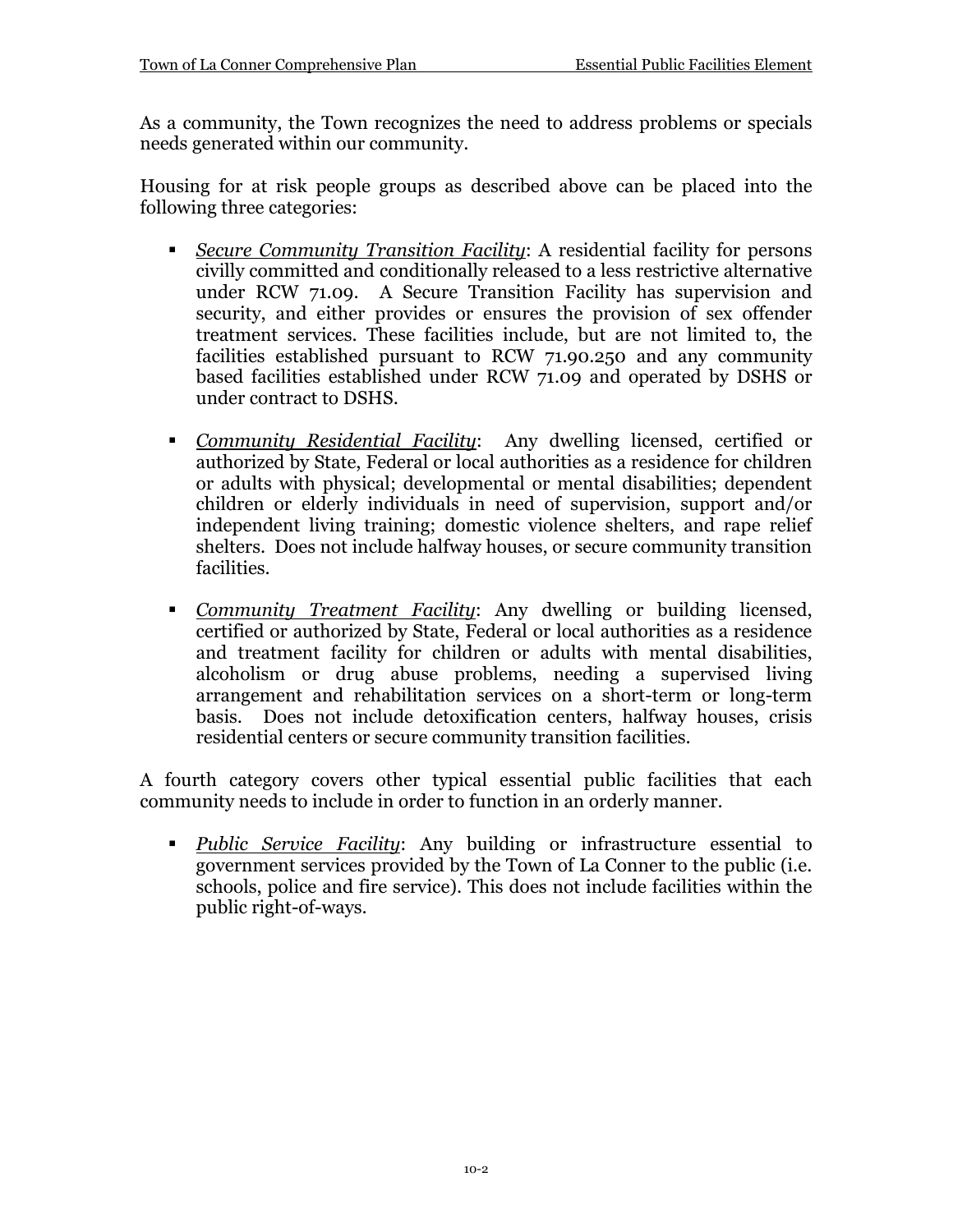#### **GOALS AND POLICIES**

### **GOAL A**

*To follow the process and siting criteria in Appendix 10-A and not prohibit or exclude the siting of essential public facilities.*

#### **Policies**

10A-1 The Town recognizes the need to provide essential facilities in proportion to the needs of its citizens.

# **GOAL B**

*To ensure that the siting of essential public facilities includes and provides for extensive public processes.*

#### **Policies**

- 10B-1 Public notice should be given to the Town and its residents when an essential public facility is being considered for La Conner.
- 10B-2 Consult with affected agencies and utilities in preparing recommendations and give them an opportunity for review and comment.
- 10B-3 Convene public meetings when sites are under consideration to:
	- a. Inform the Town's residents of why the facility is needed, why in La Conner, and the timelines for selecting a site and receiving citizen input.
	- b. Inform citizens when specific sites have been selected and receive citizen input.

# **GOAL C**

*To ensure that land use and review processes provide adequate information needed to evaluate the siting of the proposed essential facilities.*

#### **Policies**

10C-1 Establish permitting criteria using parameters established in Appendix  $10-A$ .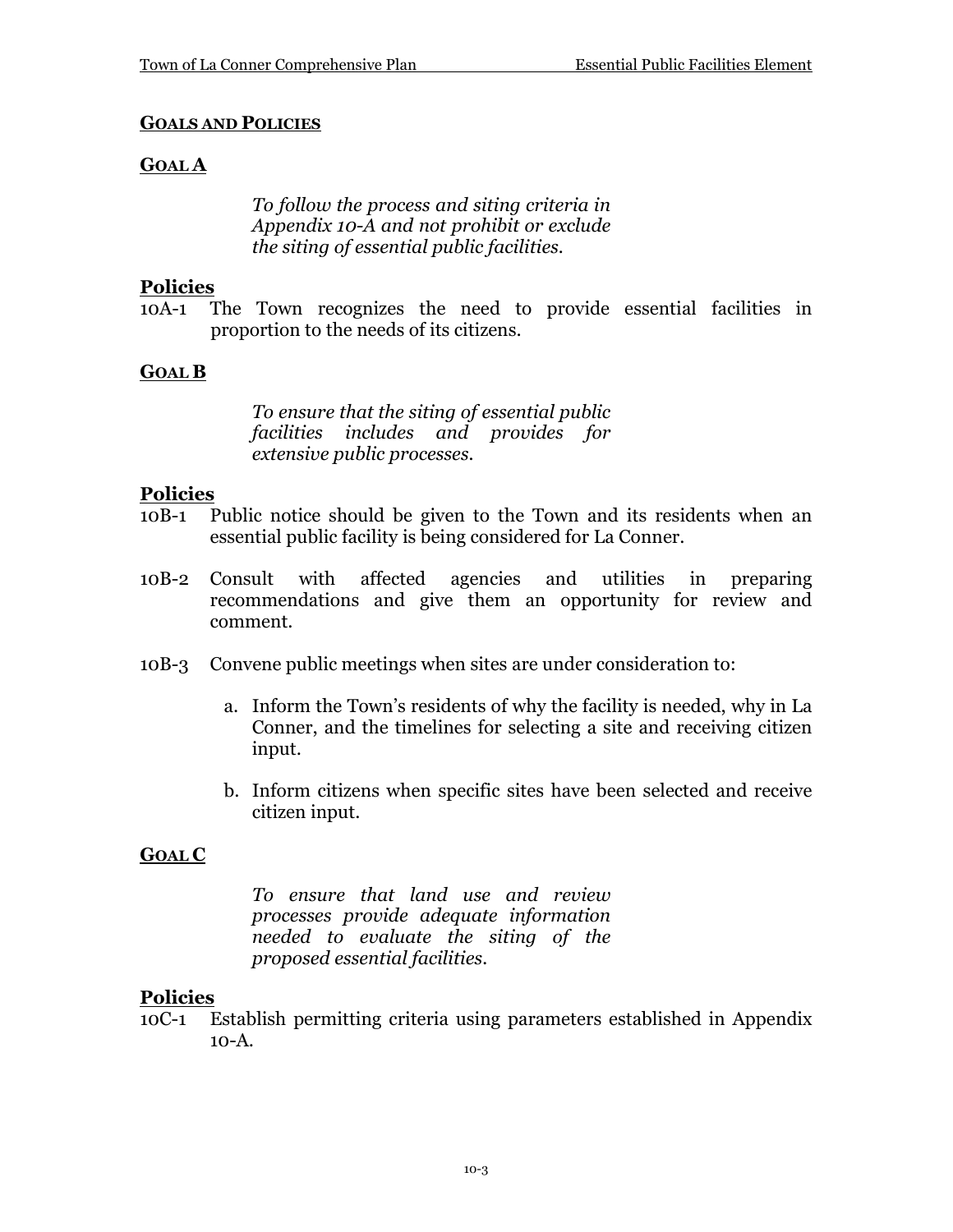# **GOAL D**

*To ensure that the siting of essential public facilities is in conformance with the following zoning regulations:*

### **Policies**

- 10D-1 Secure Community Transition Facilities may be permitted as a Conditional Use outside the Historic District in Commercial and Industrial Zones only.
- 10D- 2 Community Residential Facilities may be permitted as a Conditional Use in Residential and Commercial Zones only.
- 10D-3 Community Treatment Facilities may be permitted as a Conditional Use outside the Historic District in Commercial Zones only.
- 10D-4 Public Service Facilities may be a permitted use in a Public Zone and a Conditional Use in all other zones outside of the public right-of-ways.